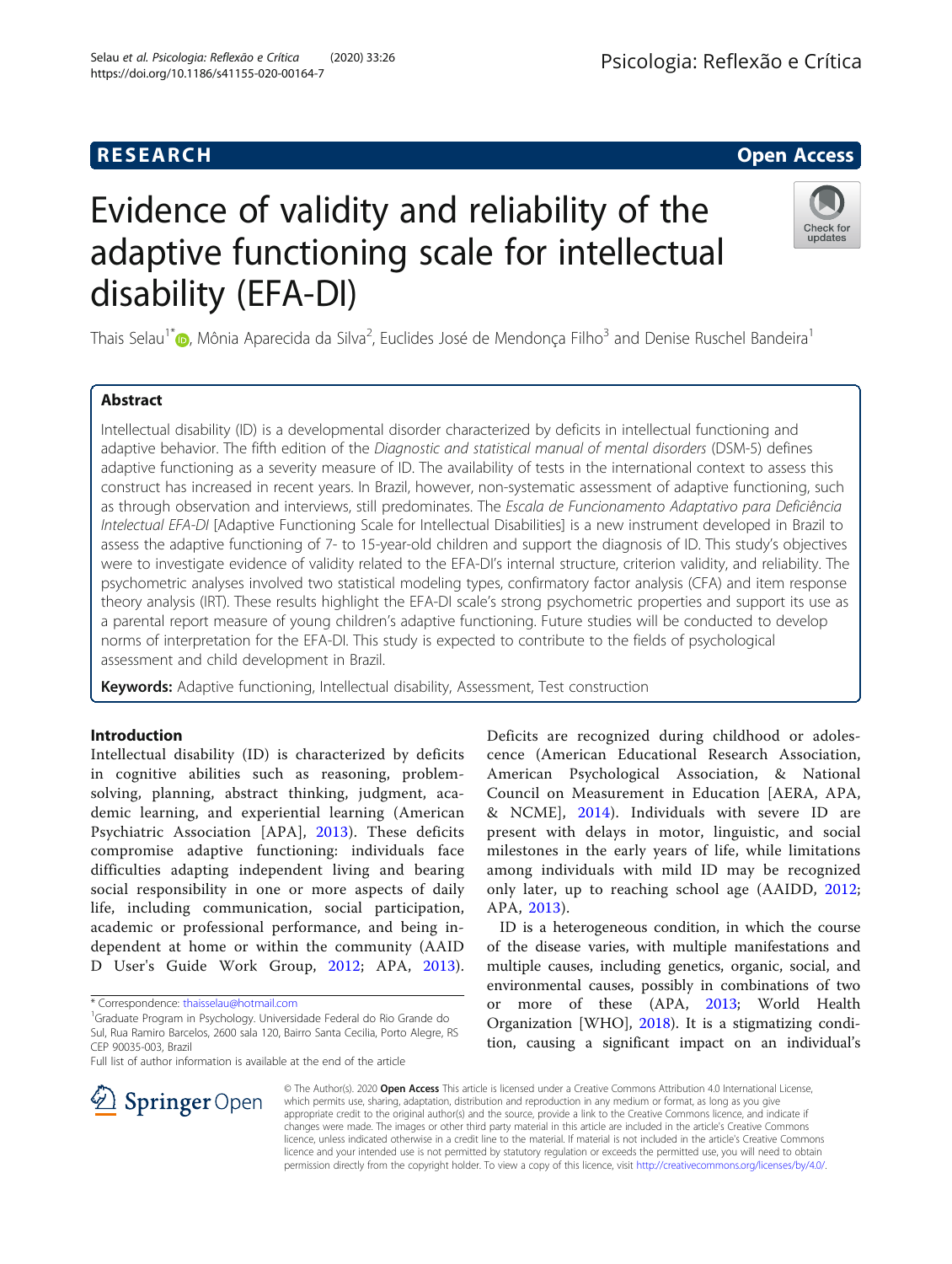functionality throughout life (AAIDD, [2012;](#page-10-0) Maulik, Mascarenhas, Mathers, Dua, & Saxena, [2011;](#page-10-0) Salvador-Carulla et al., [2011\)](#page-11-0). The prevalence of ID is estimated to be 1% of the world population (WHO, [2018](#page-11-0)).

According to the Diagnostic and Statistical Manual of Mental Disorders (DSM-5), the diagnosis of ID should consider the following criteria: (a) deficits in intellectual functioning, (b) deficits in adaptive functioning, and (c) onset during the developmental period (APA, [2013](#page-10-0)). Culturally adapted and individually administered intelligence tests with appropriate psychometric validity are available in the literature (AAIDD, [2012](#page-10-0); APA, [2013](#page-10-0)). Scores that are two standard deviations below the population mean indicate a deficit in intellectual functioning, which suggests intellectual disability (APA, [2013](#page-10-0)).

Intellectual functioning is typically measured with individually administered and psychometrically valid, comprehensive, culturally appropriate, psychometrically sound tests of intelligence. Individuals with intellectual disability have scores of approximately two standard deviations or more below the population mean, including a margin for measurement error (generally +5 points). On tests with a standard deviation of 15 and a mean of 100, this involves a score of 65–75. Clinical training and judgment are required to interpret test results and assess intellectual performance (APA, [2013\)](#page-10-0).

There are currently 31 intelligence tests in Brazil that were favorably assessed by the SATEPSI (Psychological Testing Assessment System; Brazilian Psychology Federal Council, [2018](#page-10-0)) until the date of this manuscript's approval. Thus, psychologists may use them to test intellectual functioning. The best known and most widely used tests include the Wechsler scales, which are considered the "gold standard" (Nascimento, Figueiredo, & Araujo, [2018](#page-10-0)). Among those favorably rated by the SATEPSI are the Wechsler Abbreviated Scale of Intelligence (Wechsler, [1999,](#page-11-0) adapted by Trentini, Yates, & Heck, [2014\)](#page-11-0) and the Wechsler Intelligence Scale for Children (WISC-IV) (Wechsler, [2004](#page-11-0), adapted by Marín Rueda, Angeli dos Santos, & Porto Noronha, [2016\)](#page-10-0).

Along with the measurement of cognitive abilities, the use of individualized valid and culturally adapted instruments is indicated to assess adaptive functioning (AF), in addition to direct observation of behavior and conducting individual interviews (AAIDD, [2012](#page-10-0); APA, [2013\)](#page-10-0). These standardized measures of AF can be applied considering multiple informants (e.g., caregivers, family members, teachers) or self-reported, if the severity of the disorder is not an impediment (APA, [2013\)](#page-10-0).

There is a diversity of instruments to assess adaptive functioning in the international context, even though

most are not specific for evaluating AF in intellectual disability (Tassé et al., [2012](#page-11-0)). The instruments most frequently are the Vineland Adaptive Behavior Scales (VABS) (Sparrow, Cicchetti, & Saulnier, [2009](#page-11-0)) and the Adaptive Behavior Assessment System (ABAS-3) (Harrison & Oakland, [2015\)](#page-10-0). The American Association on Intellectual and Development Disabilities (AAIDD) recently developed the Diagnostic Adaptive Behavior Scale (DABS) to assess adaptive behavior, which was standardized to determine a diagnosis of ID (Tassé et al., [2016](#page-11-0)). These instruments, however, do not present norms to be used in Brazil. Simultaneously, nonsystematic assessment of adaptive functioning seems to predominate (Ferreira & Van Munster, [2015](#page-10-0)), such as direct behavioral observation and individual interviews, either using multiple informants or self-reported information.

As established by the DSM-5, AF's assessment is an essential criterion for determining an ID diagnosis (APA, [2013\)](#page-10-0). The severity of the intellectual disability, whether mild, moderate, severe, or profound, is established according to the level of assistance required and the level of impairment in adaptive functioning (APA, [2013](#page-10-0)). In addition to the diagnosis, it is essential to assess AF domains that are most affected or retained among individuals with ID to plan interventions, monitor their clinical progression, and determine the type of assistance that will be required for a social inclusion process (AAIDD, [2012;](#page-10-0) Tassé et al., [2012\)](#page-11-0). This knowledge is also necessary to determine the level of assistance patients require (AAIDD, [2012](#page-10-0); APA, [2013\)](#page-10-0).

Early and continuing interventions can improve individuals' quality of life with ID (APA, [2013](#page-10-0); Tassé et al., [2012\)](#page-11-0). The level of support provided to older children and adults can enable these individuals to fully participate in daily tasks and improve their adaptive functioning (APA, [2013](#page-10-0)). Adaptive behavior can improve due to the acquisition of new skills or contingent support and uninterrupted interventions (APA, [2013](#page-10-0)). Thus, it is necessary to investigate AF within an ID context considering the scarcity of valid instruments for the Brazilian population. In this sense, there is a clear need to invest in studies to develop and validate AF instruments.

The Escala de Funcionamento Adaptativo para Deficiência Intelectual EFA-DI (Adaptive Functioning Scale for Intellectual Disability) was designed by Selau, Silva, and Bandeira ([2020](#page-11-0)) to assess the adaptive functioning of 7- to 15-year-old children. This study presents the procedures used to investigate EFA-DI's psychometric evidence. More specifically, validity concerning the scale's internal structure and external variables and its reliability were investigated.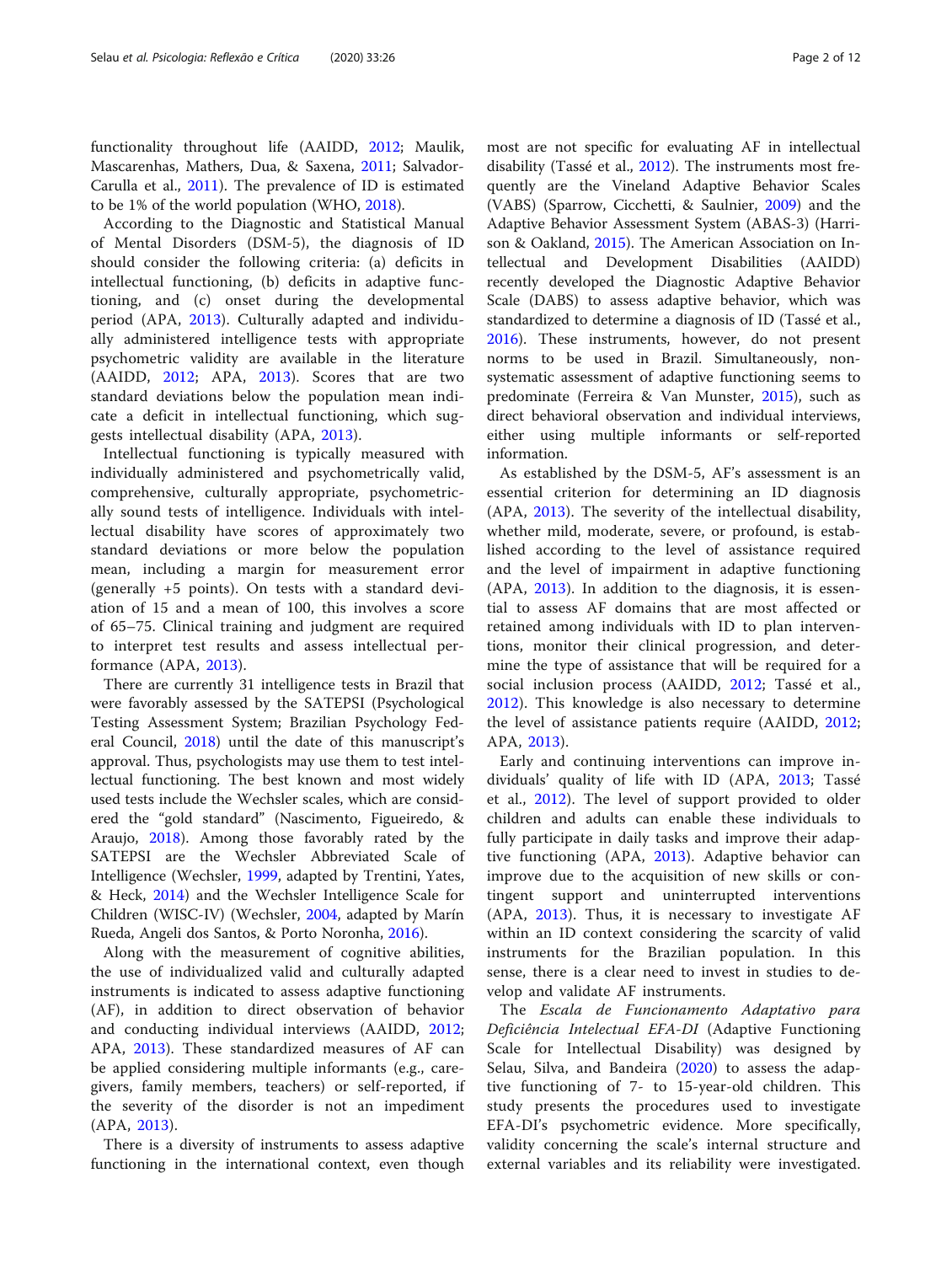The study's objective was to accumulate evidence regarding validity as recommended by the American Educational Research Association, American Psychological Association, & National Council on Measurement in Education [AERA, APA, & NCME], ([2014](#page-10-0))

# Method

#### **Participants**

A total of 565 primary caregivers (fathers, mothers, grandmothers, grandfathers, aunts, and uncles) of children and adolescents within the age group covered by the EFA-DI (7 to 15 years old) participated in the study. Sixteen cases were excluded because they did not complete at least 50% of the EFA-DI. Hence, the final sample was composed of 549 respondents. Fifty-four percent of them were caregivers of male children/adolescents aged 11.15 years old on average  $(SD = 2.59)$ .

The convenience sample was composed of children/ adolescents' primary caregivers with intellectual disability (clinical sample) and parents of children/adolescents with typical development (non-clinical sample). A total of 382 (83.2%) participants did not report an ID diagnosis (typical development group non-clinical), while 163 cases reported different levels of ID (clinical group). The clinical group was 11.32 years old  $(SD = 1.41)$ , while the non-clinical group was 10.73 years old  $(SD = 2.68)$  on average, with no significant difference. Other potential comorbidities, such as autism spectrum disorder (ASD), Down syndrome, cerebral palsy, and motor coordination development disorder, were investigated. Table 1 presents the distribution of the sample data according to the diagnoses reported.

Regarding developmental characteristics, only 24% had complications such as cardiorespiratory problems at birth, 61.2% were born by cesarean, and 53.8% were born with 38 to 40 weeks of pregnancy.

Table 1 Distribution according to the diagnoses reported by the clinical sample respondents

|                                            | F  | %    |
|--------------------------------------------|----|------|
| Diagnosis                                  |    |      |
| Autism spectrum disorder (ASD)             | 67 | 40.1 |
| Down syndrome                              | 9  | 5.4  |
| Cerebral palsy                             | 42 | 251  |
| Developmental coordination disorder        | 23 | 138  |
| Mild intellectual disability               | 89 | 53.3 |
| Moderate intellectual disability           | 44 | 263  |
| Severe or profound intellectual disability | 21 | 126  |
| Unspecified intellectual disability        | 9  | 54   |

The ages of the respondents, that is, the caregivers of the children and adolescents, ranged from 18 to 80 years old, with an average age of 41.7 years old (SD = 10.2). The average number of children per family was  $1.9$  (SD = 1.0), with a maximum of seven children. Most respondents were mothers (78.2%) of the children and adolescents and lived in Rio Grande do Sul (78.4%) and Minas Gerais (17.23%), Brazil. Most participants (43.1%) had completed high school regarding the educational level, and most had a paid job (50.5%). Most respondents reported a family income of up to two times the minimum wage (37.2%).

#### **Instruments**

Adaptive Functioning Scale for Intellectual Disability (Escala de Funcionamento Adaptativo para Deficiência Intelectual, EFA-DI, in the original) assesses the adaptive functioning of 7- to 15-year-old children. The conceptual domain comprises 12 items, the social domain is composed of 16 items, and the practical domain consists of 24 items. The conceptual domain addresses competency in terms of academic knowledge and problem-solving skills. Examples of items in the conceptual domain involve can understand the rules of a game and play correctly (C9) and knows how to read like children/teenagers his age (that is, has similar reading skills) (C2). The social domain addresses social intelligence, that is, how competent individuals are in terms of social relationships and others' perceptions. Examples include can perceive people's bad intentions (S14) and understands expressions with a different meaning than it seems (e.g., I kept you in my heart) (S3). The practical domain assesses learning capacity and selfmanagement in various contexts of life. Examples include put on and take off your clothes (includes clothes with buttons and zippers or zippers) (P15) and serve your food during meals (that is, take the food out of the pan with a spoon and put it on the plate) (P7).

Answers are provided on a three-point Likert scale: 1—yes; 2—only with assistance; 3—no. The respondent may also choose "I do not know" if s/he is unable to select one of the three options available.

The scale's development involved five stages: the theoretical foundation, the establishment of the dimensions and items of the preliminary version, the analysis of items by four expert judges, the semantic analysis of items by the target population, and a pilot study (Selau, Silva, and Bandeira, [2020](#page-11-0)). The instrument has 52 items, divided into conceptual, social, and practical domains according to the theoretical conceptualization of adaptive functioning adopted by the Diagnostic and Statistical Manual of Mental Disorders (DSM-5).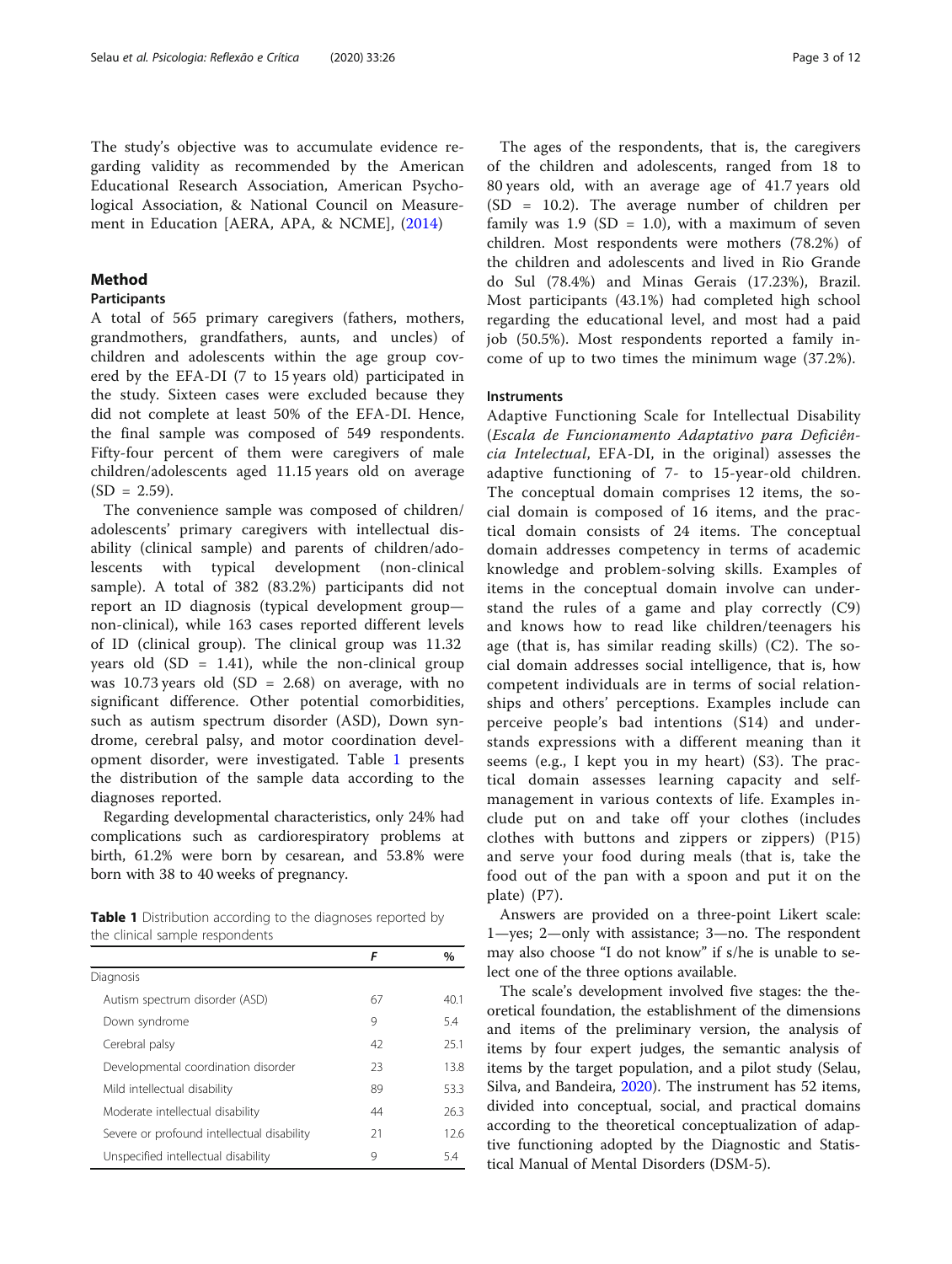Sociodemographic and clinical characteristic questionnaire is composed of questions addressing sociodemographic and clinical characteristics of children and their respective caregivers, which, according to the literature, influence child development. The variables include socioeconomic status, age, sex, birth order, and number of siblings, among others. Additionally, information regarding other factors reported in the literature as having the potential to influence intellectual development was also collected.

#### Data collection procedures

Cross-sectional data were collected from a convenience sample using a quantitative approach. The clinical sample was recruited from private and public health facilities, while the control sample was composed of the parents of students attending public and private schools.

Data were collected in person in the metropolitan region of Porto Alegre, RS (70.87% of data), and in São João del-Rei, MG (14.75%), Brazil. Data were also collected online using the Survey Monkey platform (14.38%). The research was disseminated on the internet, and the sample was by convenience.

The participants were asked to complete the EFA-DI and the sociodemographic and clinical characteristic questionnaire. Data were collected at the facilities' rooms or the participants' homes. In the latter case, the participants took the scale and questionnaire to complete them at home and later returned them to the study's team. When the researcher was present while the participants answered the EFA, additional care was taken to only answer specific doubts without interfering or attributing a score to the participants' items.

#### Ethical procedures

The Institutional Review Board at the Institute of Psychology at the Federal University of Rio Grande do Sul approved the project (protocol number 2,468,130). All the participants were ensured of their data confidentiality and informed they could withdraw from the study at any time. The participants received clarification regarding the study's objectives and procedures and signed free and informed consent forms.

#### Data analysis

Data were analyzed with SPSS to statistical programs, and the participants who did not complete at least 50% of the EFA-DI were excluded. "Yes" answers scored two points, "Only with assistance" scored one point, and "No" answers scored zero; thus, the higher the score, the greater the AF. Some respondents did not understand the option "Not applicable—NA". These individuals chose this option when the child/adolescent did not present a given behavior instead of choosing "No". For this reason, NA answers were considered missing data for analysis and subsequently were permanently removed from the scale. Descriptive statistics were used to analyze the sample's characteristics, data concerning children's development, and the respondents' characteristics.

The psychometric analyses involved two statistical modeling types, confirmatory factor analysis (CFA; Brown, [2015\)](#page-10-0) and item response theory analysis (IRT; de Ayala, [2009](#page-10-0)). The unidimensionality of each of the EFA-DI domains was verified separately using CFA. A model was then specified in which the scale domains would provide an overall score of adaptive functioning through a second-order latent variable. Hence, the matrix of the polychoric correlation of the data originating from each of the scale domains was submitted to the weighted least squares estimation method. This method was chosen because normality is not assumed and because it offers more accurate and less biased estimates for categorical indicators of an ordinal level (Flora & Curran, [2004](#page-10-0)). The model's goodness of fit was assessed using the CFI (comparative fit index), TLI (Tucker-Lewis index), RMSEA (root mean square error of approximation), and SRMR (standardized root mean square residual). RMSEA and SRMR parameters below 0.05 indicate a good fit, while parameters below 0.08 indicate an acceptable fit. CFI and TLI above 0.95 suggest excellent fit, while above 0.90 indicates a satisfactory quality of fit (Hu & Bentler, [1999\)](#page-10-0).

The investigation concerning items' adequacy in the measurement model was performed using item response theory (IRT) analysis. The quality of items was investigated via analysis of residuals using the infit mean-square indicator. The infit mean-square assesses the discrepancy between the fitted values from the measurement model and the weighted observed responses. This index weighs more heavily on the performance close to the item's difficulty level, which results in lower sensitivity to residuals in extreme situations or situations more distant from the item's difficulty (Linacre, [2002](#page-10-0); Linacre & Wright, [1994](#page-10-0)). According to Linacre [\(2002](#page-10-0)), items with infit meansquare close to 1 are the ones that contribute most to a measure's development. Values below 0.5 or between 1.5 and 2 are less productive but do not degrade the measure's quality. Values above 2, however, represent noise or variance not explained by the factor effect. Therefore, as a criterion to suggest items appropriate for the EFA-DI's domains, infit mean-square values considered acceptable were values between 0.5 and 1.5. The outfit mean-square was not considered an indicator that could determine the quality of items because it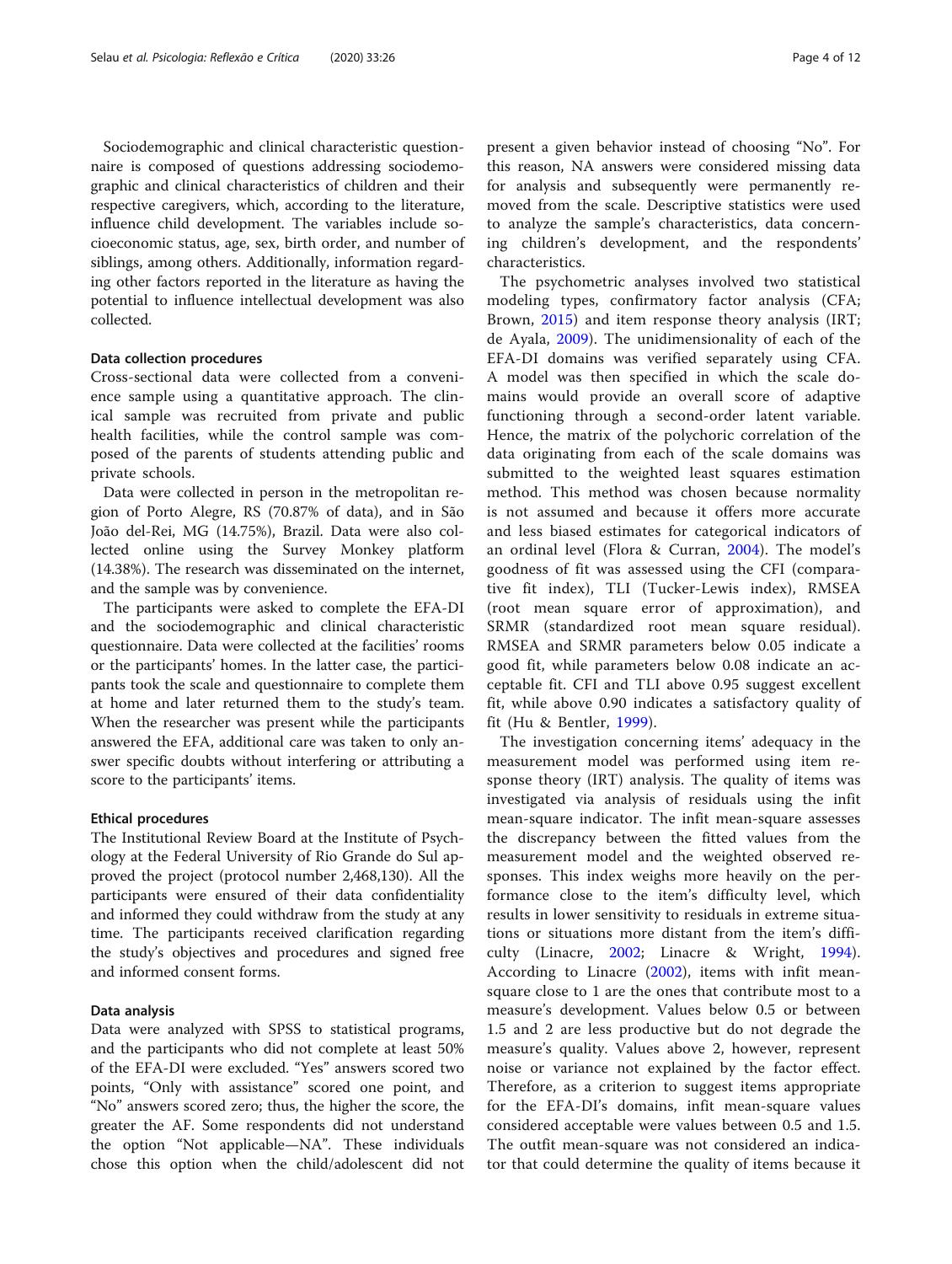is a measure that is more sensitive to unexpected answers and because it represents a lower impact on the measurement system (Linacre, [2002\)](#page-10-0).

The adequacy of the set of items to the measurement model was also assessed using the item-person map. The map illustrates the disposition of people's continuum of skills regarding the continuum of items' difficulty. Hence, it enables inferring what part of the latent trait the parameters are more accurate (Bond & Fox, [2015](#page-10-0)). The graphic representation allows verification of whether the scale presents a ceiling effect, that is, whether there are many people with higher skills who are not discriminated by the scale's items, or a floor effect, when there is a lack of easy items to discriminate individuals with lower skills (Wang, Byers, & Velozo, [2008](#page-11-0)).

Additionally, Cronbach's alpha and McDonald's omega (Dunn, Baguley, & Brunsden, [2014](#page-10-0)) were used to assess the internal consistency of each of the EFA-DI domains (Olsson, [1979\)](#page-11-0). Considering that the items were completed on a three-point Likert scale, the internal consistency indexes were calculated based on the items' polychoric correlations (Olsson, [1979](#page-11-0)). The coefficients were considered adequate if above 0.7, as recommended by the [APA] ([2014](#page-10-0)).

For the analysis of the EFA-DI's criterion validity, differences between subsamples of the non-clinical, mild, moderate, and severe/profound intellectual disability groups were investigated using analysis of covariance (ANCOVA) adjusting for participants' sex and age. Due to the violation of parametric assumptions (asymmetry of EFA-DI scores), confidence intervals and statistical inference were estimated using robust ANCOVA (Field, Miles, & Field, [2012\)](#page-10-0) with 1000 bootstrapped random samples. Adjustment for multiple comparisons was performed with Bonferroni correction.

Data were analyzed using several statistical software packages. For confirmatory factor analysis, the lavaan package (Rosseel, [2012](#page-11-0)) from the R statistical environment (R Core Team, [2019\)](#page-10-0) was used. Winsteps (V3.7; Linacre, [2010](#page-10-0)) was used to estimate EFA-DI IRT parameters, and robust ANCOVAs with bootstrap resampling were performed to investigate mean differences between typical and diagnosis groups using the Statistical Package for Social Sciences (SPSS; V18).

#### Results

As expected, the descriptive analysis of items indicated a distribution of answers with strong negative asymmetry. This pattern was expected since 83.2% of the sample comprises individuals with typical development; hence, a high prevalence of "Yes" answers—the child/adolescent performs a given task without difficulty or assistance was observed.

CFA indicated the unidimensionality of the model and of each EFA-DI's domains, considering an overall factor of second-order adaptive functioning with satisfactory fit indexes. Internal consistency analysis showed domains with high reliability. Cronbach's alpha ranged from 0.93 in the social domain to 0.98 in the overall domain of adaptive functioning. McDonald's omega composite reliability also presented optimal values, ranging from 0.94 to 0.99 (Table [2\)](#page-5-0).

The IRT analysis indicated that item S4—uses gestures to communicate his/her needs and desires (e.g., wags a finger to say no; points to something s/he wants) and item C12—remains attentive in routine tasks (that is, does not lose focus during tasks) —did not fit well to the measurement model. Item S4 presented an infit value equal to 2.72, and item C12, an infit value equal to 2.07 and lower factor loading of the conceptual domain's items  $(0.77, p < 0.01)$ . Thus, both items were considered problematic and were excluded. A new round of analyses was performed, indicating that after exclusions, the fit indexes of the confirmatory analyses remained adequate (Table [2\)](#page-5-0).

All the EFA-DI final version items presented high factor loadings with their factors (Table [3](#page-6-0)). They ranged from 0.75 to 0.91 ( $M = 0.83$ ) for the social domains, 0.85 to 0.97 ( $M = 0.91$ ) for the practical domain, and 0.91 to 0.99 ( $M = 0.95$ ) for the conceptual domain. Regarding the model considering the overall adaptive functioning factor, the factor loadings ranged from 0.76 to 0.99 ( $M =$ 0.89), see Table [3](#page-6-0).

According to Fig. [1](#page-7-0), the social, conceptual, and practical domains presented high positive factor loadings in the overall factor of adaptive functioning. The latent variables loaded significantly in the second-order factor, with factor loadings that ranged from 0.96 to 0.98. Analysis of items' adequacy to the measurement model using IRT analysis indicated that, after the changes, all the items presented acceptable parameters with infit values between 0.5 and 1.5 (Table [3](#page-6-0)).

The adequacy of the items to the whole latent continuum was also assessed using an item-person map. The item-person map (Figs. [2](#page-8-0) and [3\)](#page-9-0) graphically presents the logit scores of children/adolescents and the items' location along the latent trait of all the EFA-DI's items. Regarding how precise the adaptive functioning estimates are, note that the scale has items that cover a large portion of participants' skills. The participants' skills in the EFA-DI, estimated using the Rasch model, ranged from 5.35 to 5.06 ( $M = 1.7$ ; SD = 2.2), while difficulty in the items ranged from  $-$  2.38 to 1.58 ( $M = -$ 0.84; SD = 0.49). In the social domain, the participants' skills ranged from − 4.06 to 4 ( $M = 1.9$ ; SD = 1.7), and the difficulty of items ranged from  $-1.69$  to 1.84 ( $M = -$ 0.40; SD = 1.82). In the practical domain, the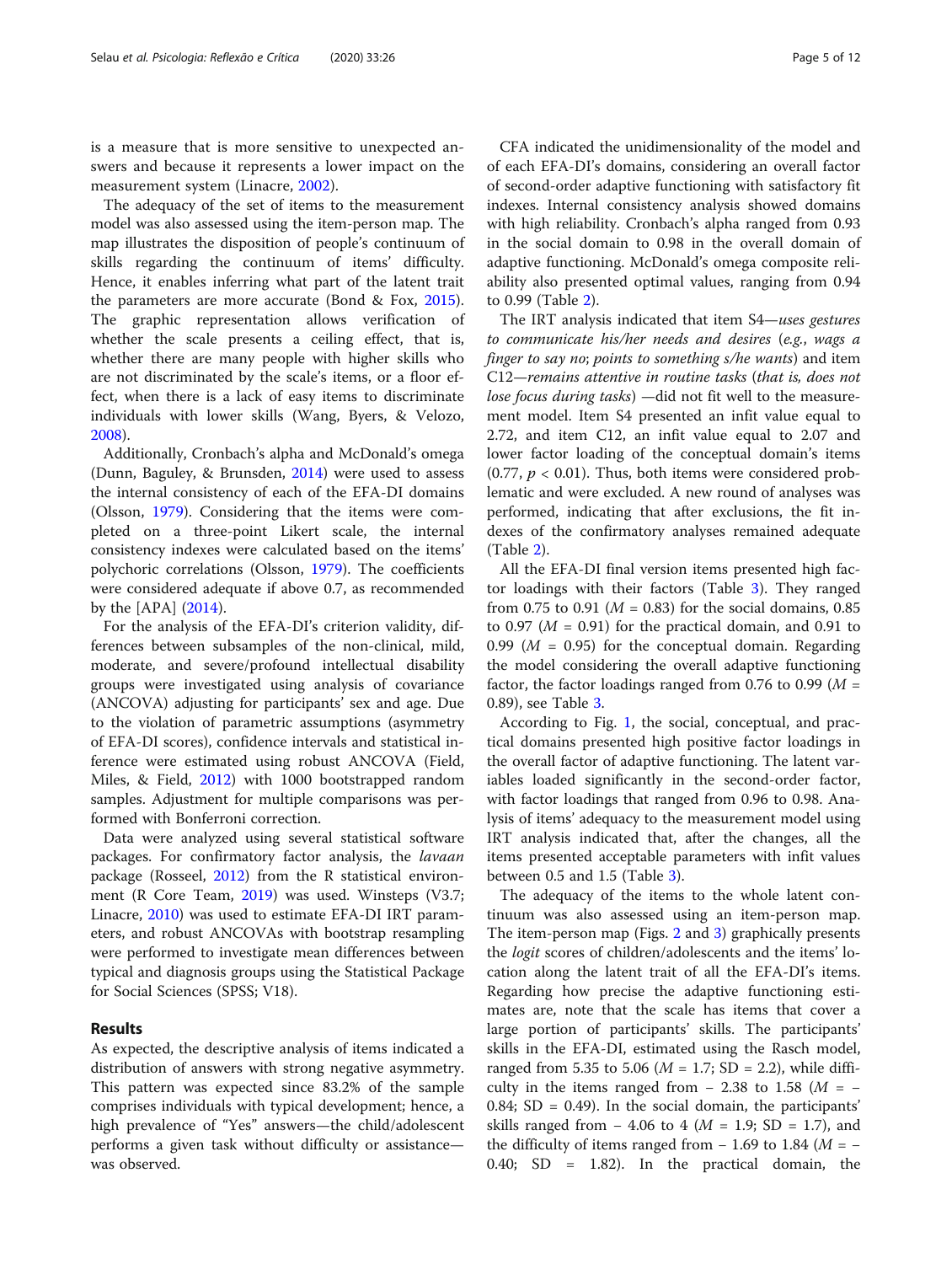<span id="page-5-0"></span>Table 2 Confirmatory factor analysis fit indexes and internal consistency of EFA-DI's domains and general scale

|                                                        | <b>CFA fit indexes</b> |      |      |             |              | Internal consistency |       |
|--------------------------------------------------------|------------------------|------|------|-------------|--------------|----------------------|-------|
| <b>Models</b>                                          | $\chi^2$ (gl)          | CFI  | TLI  | <b>SRMR</b> | <b>RMSEA</b> | Alpha                | Omega |
| Social                                                 | 290.2* (88)            | 0.97 | 0.97 | 0.06        | 0.07         | 0.93                 | 0.94  |
| Conceptual                                             | $159.7*$ (54)          | 0.99 | 0.99 | 0.02        | 0.06         | 0.97                 | 0.98  |
| Practical                                              | $545.2*$ (250)         | 0.99 | 0.99 | 0.03        | 0.05         | 0.97                 | 0.97  |
| Second-order factor of general<br>adaptive functioning | 1850.6* (1219)         | 0.99 | 0.99 | 0.04        | 0.03         | 0.98                 | 0.99  |

CFI Comparative fit index (acceptable value > 0.90), TLI Tucker-Lewis index (acceptable value > 0.90), RMSEA Root mean square error of approximation (acceptable value < 0.08), SRMR Standardized root mean square residual (acceptable value < 0.08)

 $*$ *p* < 0.05

participants' skills ranged from  $-4.79$  to 4.63 ( $M = 1.7$ ;  $SD = 2.4$ ), and the difficulty of items ranged from  $-1.38$ to 1.56 ( $M = 0.66$ ; SD = 0.09). The participants' skills in the conceptual domain ranged from  $-$  4.43 to 3.94 ( $M =$ 1.5; SD = 2.7), and difficulty in the items ranged from − 0.95 to 1.35 ( $M = -0.33$ ; SD = 0.87). A ceiling effect was found in the distribution of items and is presented in Figs. [2](#page-8-0) and [3.](#page-9-0)

In addition to the analyses of validity related to internal consistency, the EFA-DI's items were ordered according to the item-person map and level of difficulty presented. The authors opted to change the order of the scale based on this analysis.

Regarding the comparison of scores between the clinical and typical development groups, covariance analyses indicated significant differences given the clinical group reported,  $F(3.540) = 154.20, p < 0.001$ , regarding adaptive functioning levels. No differences were found in regard to the children/adolescents' sex  $[F(1.540) = 2.09; p$  $= 0.14$ , though a significant effect was found for the age covariate  $[(F(1.540) = 85.30; p < 0.001]$  $[(F(1.540) = 85.30; p < 0.001]$  $[(F(1.540) = 85.30; p < 0.001]$  (Table 4). Post hoc analyses indicated significant differences in all the groups, except for the moderate and severe/profound groups (Table [4](#page-9-0)).

#### **Discussion**

This study's objective was to assess the psychometric characteristics of the Escala de Funcionamento Adaptativo para Deficiência Intelectual (EFA-DI) [Adaptive Functioning Scale for Intellectual Disability], designed to assess the AF of 7- to 15-year-old children and adolescents. The procedures used here were intended to gather validity and reliability evidence following the standards for American Educational Research Association, American Psychological Association, & National Council on Measurement in Education [AERA, APA, & NCME] ([2014](#page-10-0)). The analyses' results indicate the EFA-DI's initial psychometric quality to assess adaptive functioning, while the validity and reliability indexes confirm that the instrument can be used to evaluate AF.

The analyses to verify the scale's dimension included confirmatory factor analysis of the three-domain

theoretical model, considering an overall second-order factor. The results indicated a very high correlation between the scale's domain and the second-order factor (0.96 to 0.98), suggesting a one-factor structure. Nonetheless, we opted to follow the theoretical model used in the development of the scale because it was confirmed in the analysis of unidimensionality and because it has practical relevance when establishing a comprehensive ID diagnosis. The EFA-DI was developed according to the theoretical conceptualization of adaptive functioning adopted by the DSM-5 (APA, [2013\)](#page-10-0), considering the manual's criteria for the intellectual disability diagnosis. The domains were chosen according to the same rationale and were divided into conceptual, social, and practical domains. For this reason, it was essential to verify whether the EFA-DI domains would also provide an overall score of adaptive functioning, specifying a second-order factor. The fit indexes confirmed that these domains are relevant for the investigation of adaptive functioning, in line with different guidelines that advocate considering the three-domain theoretical model (AAIDD, [2012](#page-10-0); APA, [2013](#page-10-0); Tassé et al., [2012\)](#page-11-0).

According to the recommended parameters, only items S4—"Uses gestures to communicate his/her needs and desires (e.g., wags a finger to say no; points to something s/he wants)" and C12—Remains attentive in routine tasks (that is, does not lose focus during tasks) presented poor fit to the measurement model, according to the parameters required. A qualitative analysis showed that a high non-expected percentage of "No" answers were found—when the child/adolescent does not present a given behavior—compared to other items from the typical development sample. This high percentage may indicate that the participants failed to understand the items. In this case, the examples may have hindered understanding, as the item's content is more comprehensive than the examples provided.

The removal of these items from the analysis of validity shows that even when we follow the procedures recommended in the literature to develop a scale (DeVellis, [2016](#page-10-0); Pasquali, [2010\)](#page-11-0) and perform a rigorous semantic analysis, the items may still be unfit when psychometric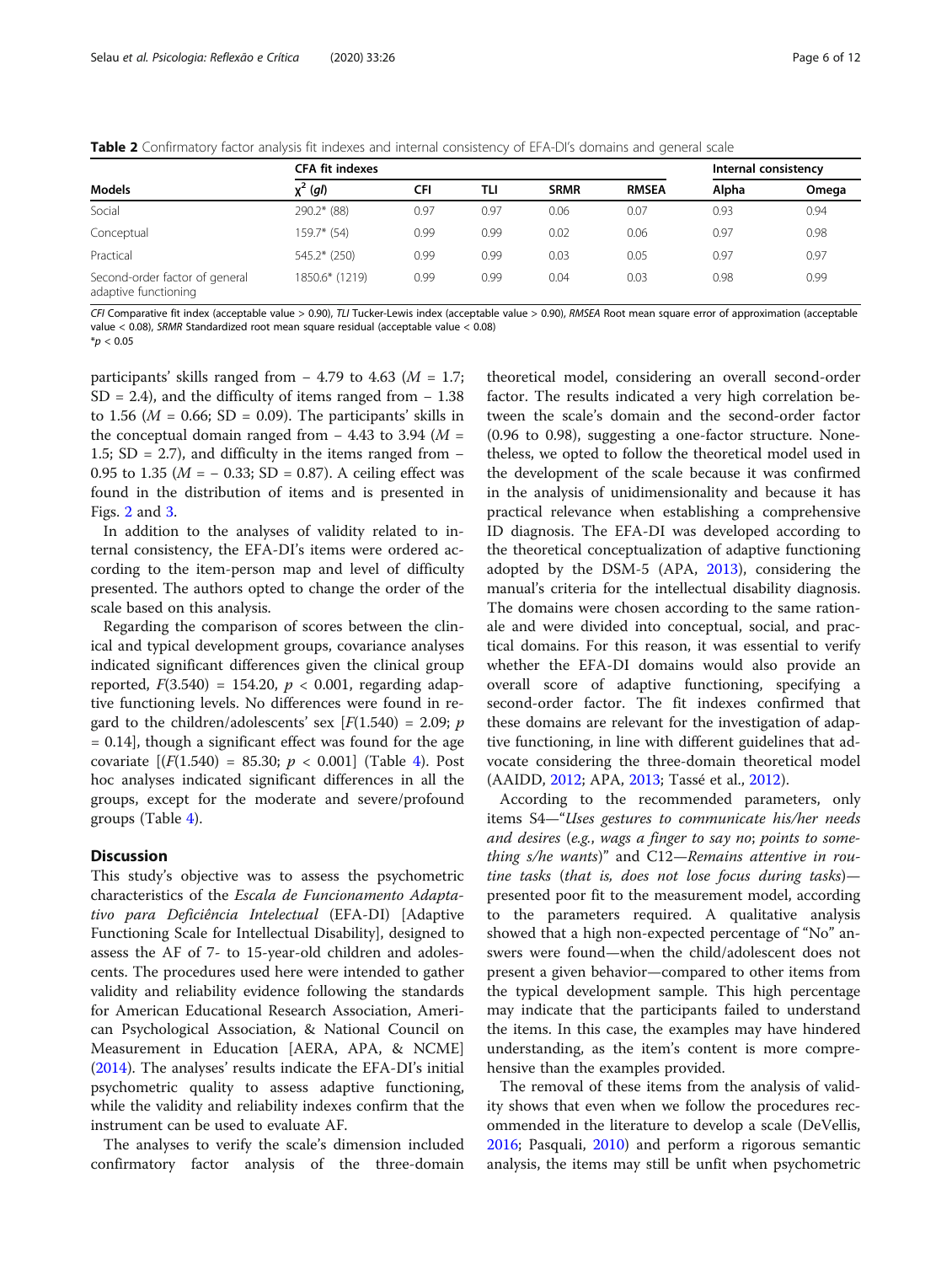# **Item** Domains **Domains** Democration **Democration Democration Second-order factor of** general adaptive functioning Social Practical Conceptual Factor loading Infit Factor loading Infit Factor loading Infit Factor loading Infit S1 0.85 0.98 0.98 0.98 0.98 0.98 0.82 0.82 1.34 S2 0.82 1.09 1.09 1.09 1.09 1.09 1.45 S3 0.80 1.09 1.09 1.49 S5 0.87 0.88 0.90 1.10 S6 0.81 1.16 1.16 1.16 1.18 1.18 1.48 S7 0.89 0.95 0.96 0.94 S8 0.72 1.34 1.34 0.76 1.44 S9 0.88 0.91 0.88 1.40 S10 0.83 0.87 0.87 0.82 1.01 S11 0.92 0.69 0.69 0.93 S12 0.91 0.73 0.95 0.97 S13 0.82 1.00 1.00 1.00 0.84 1.36 S14 0.76 1.23 1.23 0.78 1.47 S15 0.86 0.97 0.89 0.97 0.88 0.97 S16 0.75 1.23 1.23 0.76 1.50 C1 0.94 0.94 0.94 0.94 0.7  $\pm 0.94$  0.94 0.7 C2 0.79 0.99 0.78 0.79 0.99 0.78 C3 0.98 0.98 0.91 0.99 0.8  $C4$  0.95 1.35 0.94 0.95  $0.98$  0.57 0.98 0.64 C6 1.01 0.95 1.01 0.95 0.89 C7 0.91 1.50 0.93 1.05 C8 0.95 0.94 0.96 0.73 C9 0.94  $0.94$  1.06  $0.98$  0.66  $C10$  0.95 0.96 0.96 0.71  $0.94$  0.95 0.76 P1 0.91 0.91 0.89 0.92 0.81 0.81 P2 0.91 0.96 0.89 0.95 P3 0.85 0.85 1.50 0.83 0.83 1.32 P4 0.92 0.92 1.21 0.92 0.93 P5 0.93 0.82 0.91 0.89 P6 0.94 0.90 0.90 0.95 P7 0.89 0.89 1.17 0.84 1.33 P8 0.90 1.16 0.97 1.16 0.87 1.15 P9 0.92 0.83 0.90 0.84 0.92 0.83 0.90 0.88 0.92 0.88 0.92 0.88 0.90 0.88 0.92 0.88 0.92 0.88 0.92 0.88 0.92 0.88 P10 0.90 0.90 1.31 0.88 1.06 P11 0.97 0.97 0.81 0.97 0.70 P12 0.95 0.86 0.96 0.78 P13 0.94 0.94 1.08 0.92 0.87 P14 0.92 1.06 0.91 0.86 P15 0.97 0.64 0.97 0.64 0.97 0.97 0.98 0.57 P16 0.88 1.10 0.90 0.92

# <span id="page-6-0"></span>Table 3 Parameters of confirmatory factor analysis and item response item analysis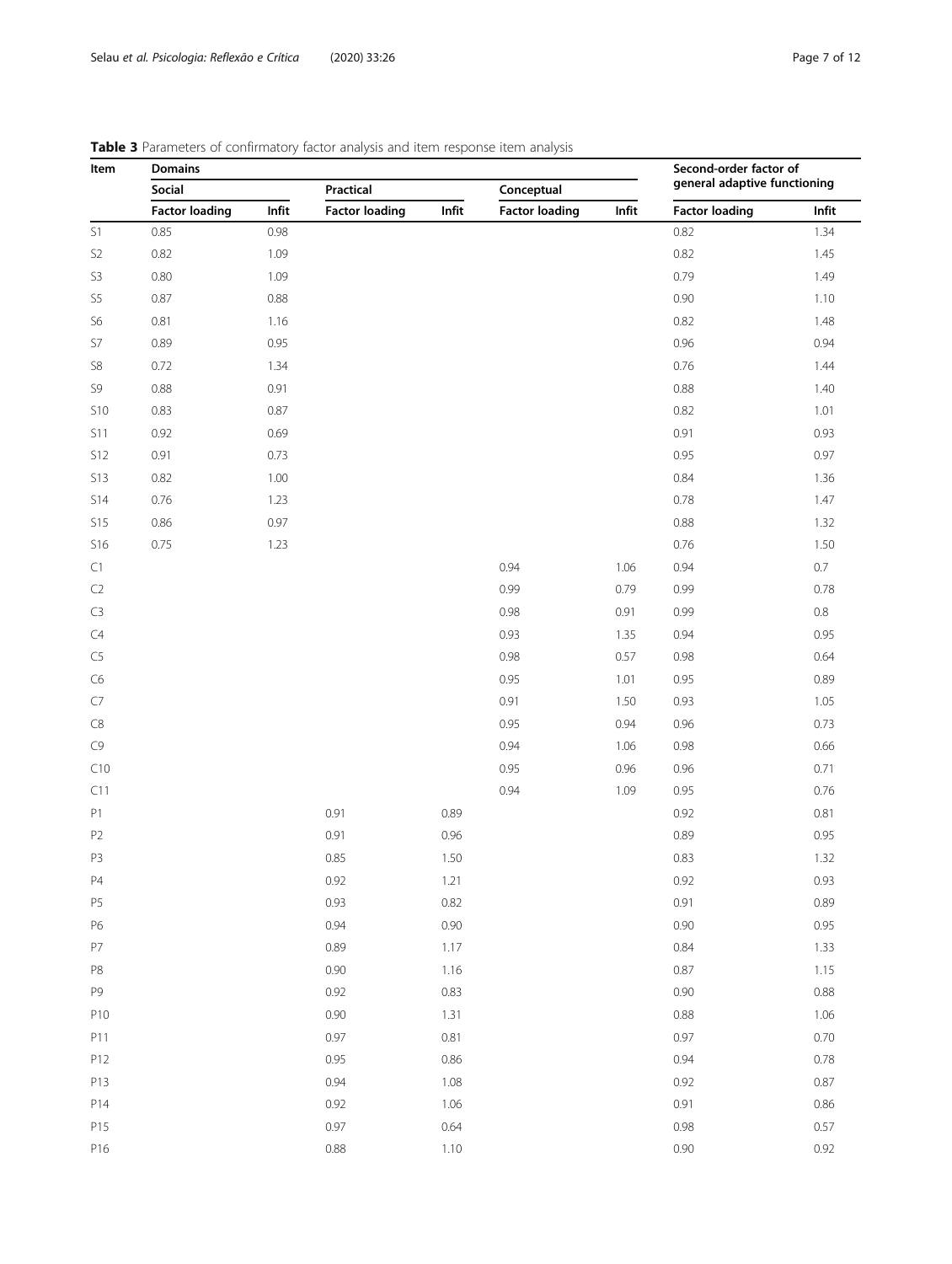| Item            | <b>Domains</b>        | Second-order factor of |                       |       |                       |       |                              |       |
|-----------------|-----------------------|------------------------|-----------------------|-------|-----------------------|-------|------------------------------|-------|
|                 | Social                |                        | Practical             |       | Conceptual            |       | general adaptive functioning |       |
|                 | <b>Factor loading</b> | Infit                  | <b>Factor loading</b> | Infit | <b>Factor loading</b> | Infit | <b>Factor loading</b>        | Infit |
| P <sub>17</sub> |                       |                        | 0.94                  | 0.77  |                       |       | 0.91                         | 0.75  |
| P <sub>18</sub> |                       |                        | 0.93                  | 1.04  |                       |       | 0.95                         | 0.87  |
| P <sub>19</sub> |                       |                        | 0.90                  | 0.98  |                       |       | 0.91                         | 0.83  |
| P <sub>20</sub> |                       |                        | 0.95                  | 0.83  |                       |       | 0.96                         | 0.69  |
| P <sub>21</sub> |                       |                        | 0.85                  | 1.18  |                       |       | 0.84                         | 1.16  |
| P <sub>22</sub> |                       |                        | 0.87                  | 1.18  |                       |       | 0.89                         | 1.09  |
| P <sub>23</sub> |                       |                        | 0.87                  | 1.12  |                       |       | 0.90                         | 0.97  |
| P <sub>24</sub> |                       |                        | 0.85                  | 1.18  |                       |       | 0.85                         | 1.04  |

<span id="page-7-0"></span>Table 3 Parameters of confirmatory factor analysis and item response item analysis (Continued)

evaluated. Other studies highlight this same situation when addressing the development of instruments (Silva, [2017](#page-11-0)).

The inspection of the item-person map allowed the verification of the items' discriminatory capacity in each domain. The results show that, in general, most of the sample was distributed within the test validity range (de Ayala, [2009](#page-10-0)). A large percentage of the participants, however, obtained high scores. This response pattern was expected as the non-clinical group, that is, individuals with typical development, composed most of the sample. The EFA-DI presents a few items that may be difficult for people with typical development. Note that the AF construct is not normally distributed in the population; i.e., high AF skills are not observed (Spreat, [2017](#page-11-0)). The AF distribution increasingly deviates from the normal curve as cognitive skills increase (Spreat, [2017](#page-11-0)), suggesting that AF is not normally distributed in

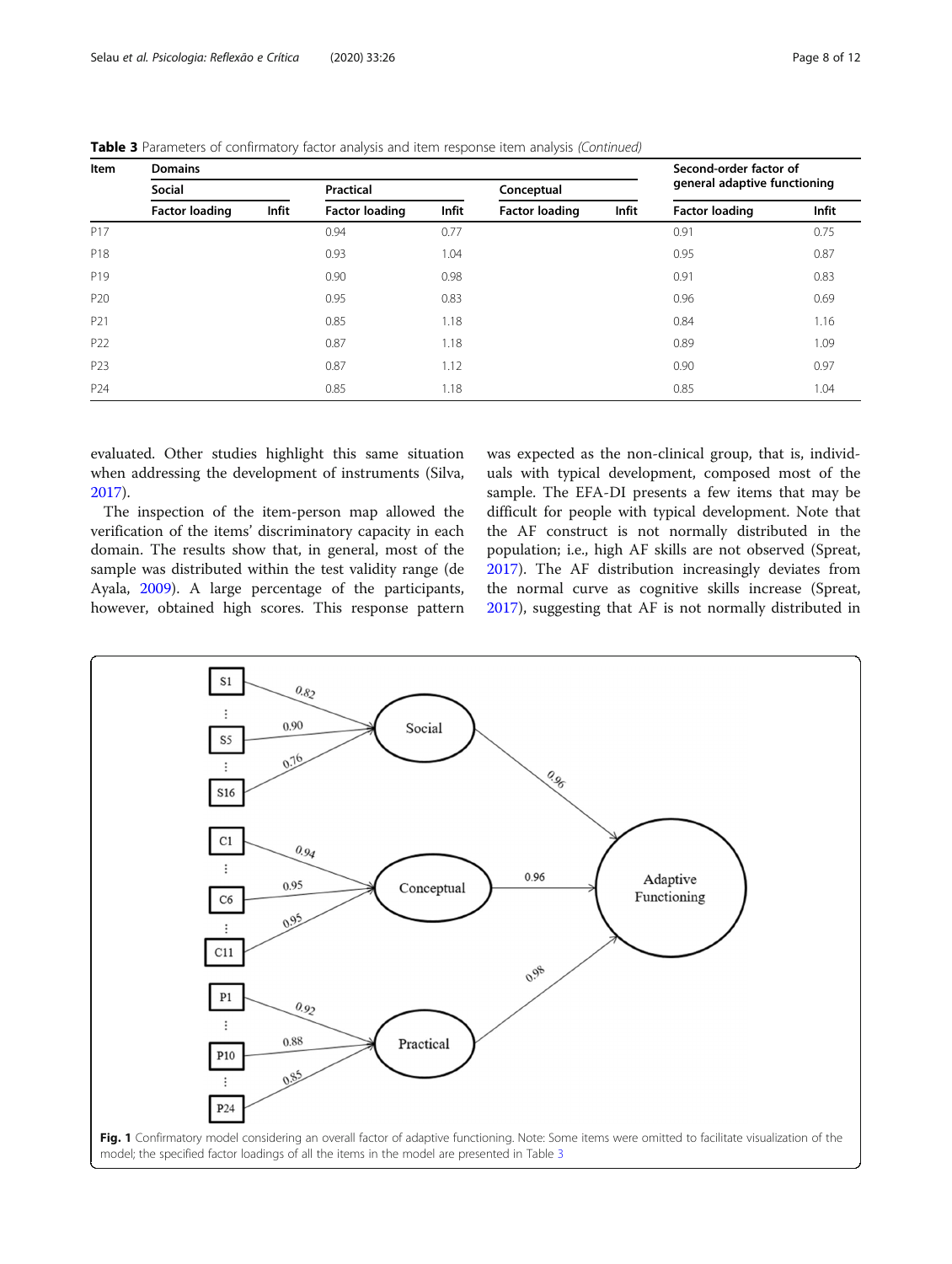populations with typical development. Hence, considering this expected ceiling effect, the EFA-DI represents this construct's distribution in the population.

people; full spot indicates group of six people

Spreat ([2017](#page-11-0)) notes the practical implication of this finding in ID diagnosis, as the cutoff point of two standard deviations below the intelligence mean cannot probably be assumed for AF. Considering the scale's objective, which is specific for the ID diagnosis, the results show that the items covered different skills' levels from the clinical sample.

Analyses of criterion validity enabled exploring more deeply the EFA-DI's practical potential as a psychological test in clinical use as a tool that allows the distinction of ID severity types. The severe ID and profound ID subsamples were gathered in the same group for these analyses, considering the similar level of assistance requirement of the individuals in these groups

and the small sample size of individuals with profound ID in this study ( $n = 7$ ). Both groups presented the lowest EFA-DI scores since (a) limited access to conceptual skills is expected, with limited comprehension ability, especially regarding symbolic processes; (b) limited expressive and comprehensive language; and (c) a need for support to perform daily tasks, possibly presenting maladaptive behaviors such as self-injurious behavior (AAIDD, [2012](#page-10-0); APA, [2013](#page-10-0)).

The EFA-DI items presented an adequate capacity to discriminate between the non-clinical and clinical groups and between mild ID and moderate ID. The scale, however, did not differentiate between moderate ID and severe/profound ID. As psychologists find it challenging to distinguish mild and moderate ID in clinical practice (Silva & Silveira, [2019\)](#page-11-0), EFA-DI is a promising instrument to support diagnostic accuracy. On the other hand, individuals with severe/profound ID face considerable difficulties performing daily tasks, being not testable in many cases, preventing the psychological assessment (APA, [2013](#page-10-0)).

The severe and profound levels of ID are often confused, mainly because there are many associated comorbidities. In this study, the participants with multiple disabilities may have worked as a confounder of more severe cases of ID and consequently hindered the scale's discriminatory power.

Note that not having access to the participants' medical records is one of this study's limitations. The diagnoses were reported just by the respondents, which may have led to a prediction error concerning the level of severity of the ID. Future studies should control this variable in the data collection procedures, providing new evidence of criterion validity, especially relating to severe and profound levels of ID. Diagnosis is an important criterion to establish an instrument's validity, as indicated in the specialized literature (APA, [2013;](#page-10-0) Pasquali, [2010\)](#page-11-0). In this sense, the EFA-DI accumulates evidence of criterion validity concerning the diagnosis.

Another limitation is the broad age range in the sample, which may have led to the underestimation of some parameters. AF skills differ considerably according to age because they follow child development (AAIDD, [2012](#page-10-0)). We can assume that by restricting the age group, the items can better cover the skills continuum. Future studies with larger sample sizes will enable multi-group analyses, considering different age ranges and investigating new evidence of the EFA-DI validity.

Additionally, intellectual disability is a heterogeneous neurodevelopmental disorder associated with different genetic syndromes and frequently associated with other disorders, such as ASD and other medical conditions,

<span id="page-8-0"></span>

PERSON - MAP - ITEM <more>|<rare

4 .############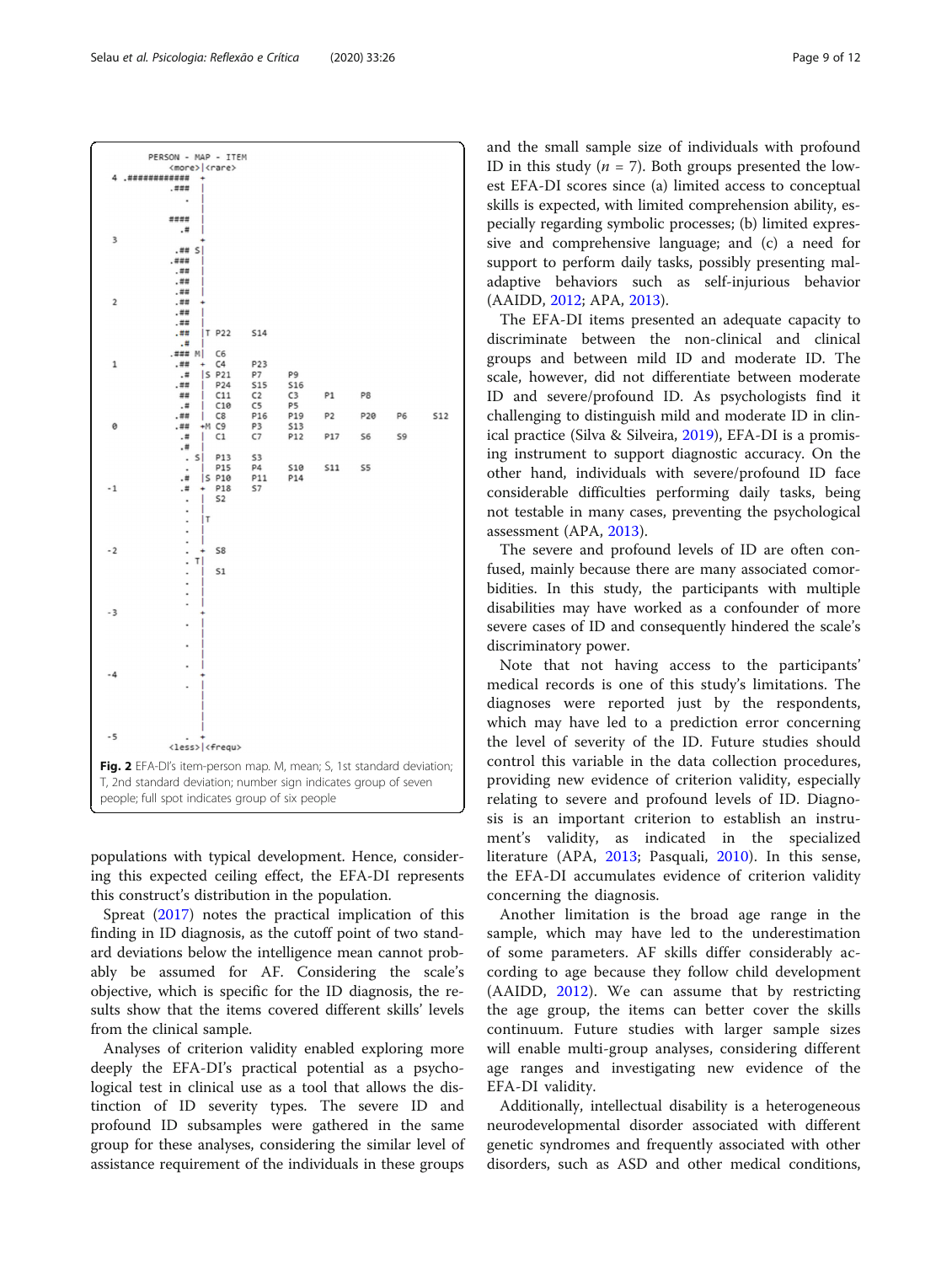<span id="page-9-0"></span>

such as physical disability or cerebral palsy (AAIDD, [2012](#page-10-0); APA, [2013\)](#page-10-0). These confounding factors may hinder an accurate assessment of ID severity. An individual who needs to use a wheelchair, for instance, will face limitations in daily tasks, from locomotion to personal hygiene care. Thus, when associated with an ID

diagnosis, it is difficult to determine whether the level of assistance required is a consequence of a more severe ID or of the physical disability itself. An analysis of subgroups without multiple disabilities and without comorbidities, or few comorbidities, could control this variation and investigate these covariables' impact.

|  |  |  | <b>Table 4</b> Bootstrapped adjusted means and post hoc analyses for EFA's scores as a function of ID group |  |
|--|--|--|-------------------------------------------------------------------------------------------------------------|--|
|--|--|--|-------------------------------------------------------------------------------------------------------------|--|

| Groups              | <b>EFA-DI's domains</b>             |                                           |                                                |                                           |  |  |  |
|---------------------|-------------------------------------|-------------------------------------------|------------------------------------------------|-------------------------------------------|--|--|--|
|                     | Social M (CI)                       | Practical M (CI)                          | Conceptual M (CI)                              | Adaptive functioning M (CI)               |  |  |  |
| Typical development | 2.54 $(2.42 - 2.68)$ <sup>abc</sup> | $2.65(2.49 - 2.81)$ <sup>abc</sup>        | $2.77$ (2.61-2.94) <sup>abc</sup>              | 2.60 $(2.43 - 2.77)^{abc}$                |  |  |  |
| Mild ID             | $0.43$ (0.24-0.64) <sup>ade</sup>   | $-0.62$ (- 1.41-0.26) <sup>ade</sup>      | $-1.36$ (- 1.86 to - 0.76) <sup>ade</sup>      | $-0.26$ ( $-0.63-0.22$ ) <sup>ade</sup>   |  |  |  |
| Moderate ID         | $-0.16$ ( $-0.58-0.25$ ) bd         | $-1.45$ (- 2.07 to - 0.84) <sup>bd</sup>  | $-2.41(-2.98 \text{ to } -1.84)$ <sup>bd</sup> | $-0.91$ (-1.29 to $-0.54$ ) <sup>bd</sup> |  |  |  |
| Severe/Profound ID  | $-0.60$ (- 1.21-0.14) <sup>ce</sup> | $-$ 2.35 (- 3.14 to - 1.45) <sup>ce</sup> | $-3.14$ ( $-3.63$ to $-2.55$ ) <sup>ce</sup>   | $-1.52$ (- 2.17 to - 0.93) <sup>ce</sup>  |  |  |  |

Means were adjusted for participants' sex and age. The superscript letters identify the means for adaptive functioning that differed significantly ( $p < 0.05$ ) from the type of diagnosis reported. Two equal letters in each column indicate that means are significantly different IC 95% bootstrap confidence interval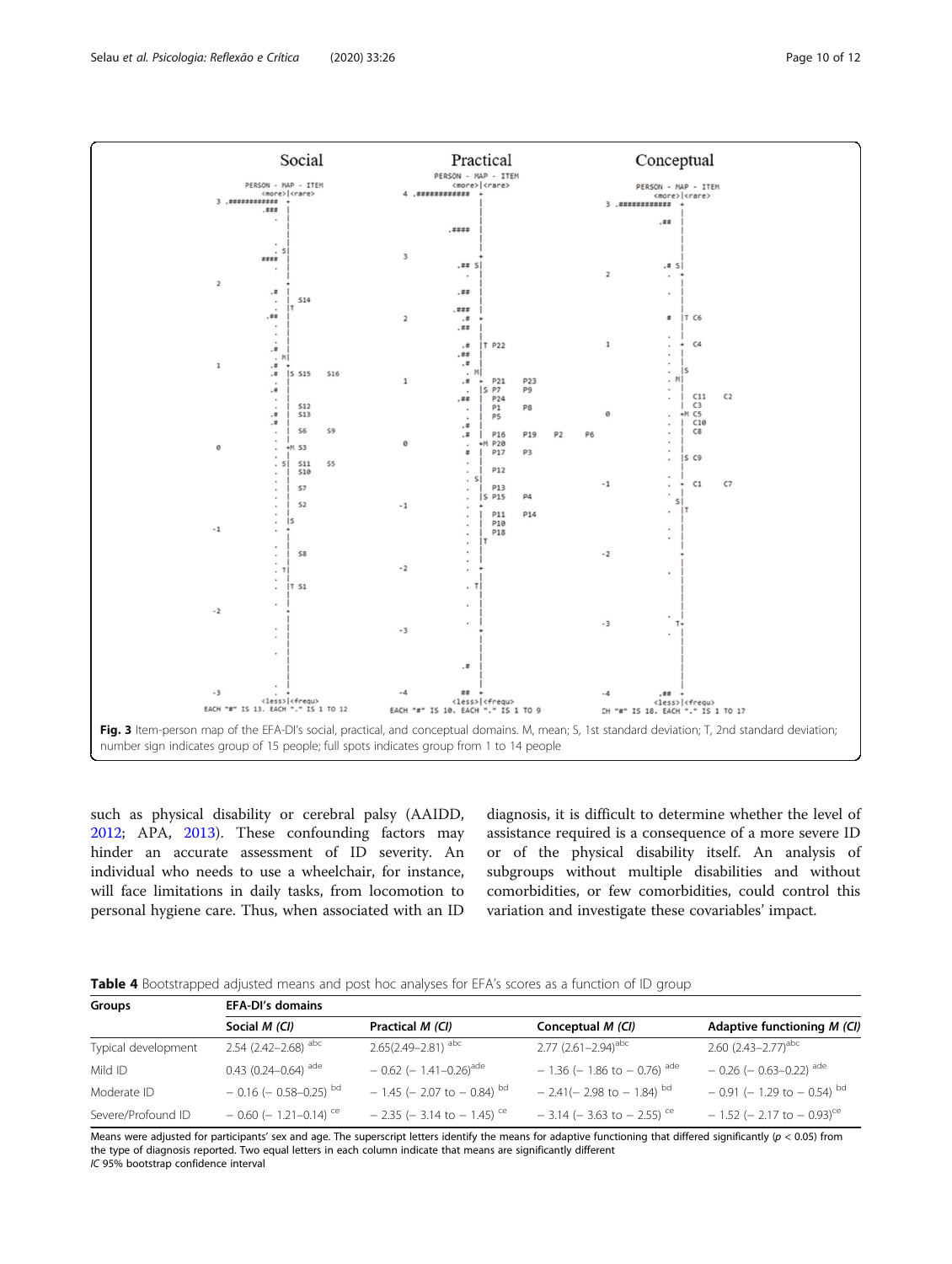<span id="page-10-0"></span>Future studies addressing a more extensive and diverse sample, with specific clinical groups, and testing correlations with other instruments and reliability evidence will provide further evidence to support the use of the EFA-DI to assess adaptive functioning and support the diagnosis of ID. A study to develop standards to interpret the scale is already underway.

## Conclusion

Finally, we believe this study's contributions exceed its limitations. The assessment of psychometric properties involved advanced statistical analyses such as IRT, while all the results provided validity evidence for the EFA-DI use to assess AF. Additionally, the scale's different psychometric indicators were explored according to specialized literature (APA, 2013). Hence, the EFA-DI has the potential to, at least partially, fill in the gap of instruments to assess AF in the Brazilian context.

#### Abbreviations

AAIDD: American Association on Intellectual and Developmental Disabilities; AERA: American Educational Research Association; APA: American Psychological Association; ICD: International Classification of Diseases and Related Health Problems; ID: Intellectual disability; DSM: Diagnostic and Statistical Manual of Mental Disorders; EFA-DI: Escala de Funcionamento Adaptativo para Deficiência Intelectual [Adaptive Functioning Scale for Intellectual Disability]; AF: Adaptive functioning; GEAPAP: Grupo de Estudo, Aplicação e Pesquisa em Avaliação Psicológica [Psychological Assessment, Study, Application and Research Group]; NCME: National Council on Measurement in Education; CTT: Classical test theory; IRT: Item response theory

#### Acknowledgements

The authors would like to thank the Coordination for the Improvement of Higher Education Personnel (Coordenação de Aperfeiçoamento de Pessoal de Nível Superior—CAPES) for granting of master's scholarships for TS that made this study feasible.

#### Authors' contributions

TS and MS were major contributors in data collection procedures. EM was a major contributor in the analyses and interpretation of all the data. TS, MS, and DB were major contributors in writing the manuscript. The authors read and approved the final manuscript.

#### Funding

The authors declare that they have not received funding for this research.

#### Availability of data and materials

The datasets used and/or analyzed during the current study are available from the corresponding author upon reasonable request.

#### Competing interests

The authors declare that they have no competing interests.

#### Author details

<sup>1</sup>Graduate Program in Psychology. Universidade Federal do Rio Grande do Sul, Rua Ramiro Barcelos, 2600 sala 120, Bairro Santa Cecilia, Porto Alegre, RS CEP 90035-003, Brazil. <sup>2</sup>Graduate Program in Psychology. Universidade Federal de São João del-Rei, São João del-Rei, MG, Brazil. <sup>3</sup>Department of Psychiatry, McGill University, Montreal, Canada.

Received: 18 June 2020 Accepted: 7 October 2020 Published online: 31 October 2020

#### References

- AAIDD User's Guide Work Group (2012). User's guide to accompany the 11th edition of intellectual disability: Definition, classification, and systems of supports. Washington: American Association on Intellectual and Development Disabilities.
- American Psychiatric Association [APA] (2013). Diagnostic and statistical manual of mental disorders (5th ed.). [https://doi.org/10.1176/appi.books.](https://doi.org/10.1176/appi.books.9780890425596) [9780890425596](https://doi.org/10.1176/appi.books.9780890425596).
- American Educational Research Association, American Psychological Association, & National Council on Measurement in Education [AERA, APA, & NCME] (2014). Standards for educational and psychological testing. American Educational Research Association.
- Brazilian Psychology Federal Councilonselho Federal de Psicologia (2018). Access: [https://www.loc.gov/law/foreign-news/article/brazil-national-council-of](https://www.loc.gov/law/foreign-news/article/brazil-national-council-of-justice-and-federal-council-of-psychology-sign-protocol-of-intentions-to-help-victims-of-violence/)[justice-and-federal-council-of-psychology-sign-protocol-of-intentions-to-help](https://www.loc.gov/law/foreign-news/article/brazil-national-council-of-justice-and-federal-council-of-psychology-sign-protocol-of-intentions-to-help-victims-of-violence/)[victims-of-violence/](https://www.loc.gov/law/foreign-news/article/brazil-national-council-of-justice-and-federal-council-of-psychology-sign-protocol-of-intentions-to-help-victims-of-violence/).
- Brown, T. A. (2015). Confirmatory factor analysis for applied research, (2nd ed.). The Guilford Press.
- Bond, T. G., & Fox, C. M. (2015). Applying the Rasch model: Fundamental measurement in the human sciences, (3rd. ed., ). Routledge.
- Core Team, R. (2019). R: A language and environment for statistical computing. Vienna: R Foundation for Statistical Computing [https://www.](https://www.r-project.org) [r-project.org.](https://www.r-project.org)
- de Ayala, R. J. (2009). Methodology in the social sciences. The theory and practice of item response theory. The Guilford Press NY.
- DeVellis, R. F. (2016). Scale development: Theory and applications, (4° ed., ). Sage Publications.
- Dunn, T. J., Baguley, T., & Brunsden, V. (2014). From alpha to omega: A practical solution to the pervasive problem of internal consistency estimation. British Journal of Psychology, 105(3), 399–412. [https://doi.org/](https://doi.org/10.1111/bjop.12046) [10.1111/bjop.12046.](https://doi.org/10.1111/bjop.12046)
- Ferreira, E. F., & Van Munster, M. D. A. (2015). Métodos de avaliação do comportamento adaptativo em pessoas com deficiência intelectual: Uma revisão de literatura [assessment methods of adaptive behavior in people with intellectual disabilities: A literature review]. Revista Educação Especial, 1(1), 193–208. <https://doi.org/10.5902/1984686x14339>.
- Field, A., Miles, J., & Field, Z. (2012). Discovering statistics using R. SAGE Publications.
- Flora, D. B., & Curran, P. J. (2004). An empirical evaluation of alternative methods of estimation for confirmatory factor analysis with ordinal data. Psychological Methods, 9(4), 466–491. [https://doi.org/10.1037/1082-989X.9.](https://doi.org/10.1037/1082-989X.9.4.466) [4.466.](https://doi.org/10.1037/1082-989X.9.4.466)
- Harrison, P. L., & Oakland, T. (2015). Adaptive behavior assessment system (ABAS-3): Manual.
- Hu, L., & Bentler, P. M. (1999). Cutoff criteria for fit indexes in covariance structure analysis: Conventional criteria versus new alternatives. Structural Equation Modeling: A Multidisciplinary Journal, 6(1), 1–55. [https://doi.org/10.1080/](https://doi.org/10.1080/10705519909540118) [10705519909540118.](https://doi.org/10.1080/10705519909540118)
- Linacre, J. M. (2002). What do infit and outfit, mean-square and standardized mean? Rasch Measurement Transactions, 16(2), 878 [https://www.rasch.org/](https://www.rasch.org/rmt/rmt162f.htm) [rmt/rmt162f.htm](https://www.rasch.org/rmt/rmt162f.htm).
- Linacre, J. M. (2010). A user's guide to Winsteps: Rasch-model computer programs [www.winsteps.com](http://www.winsteps.com).
- Linacre, J. M., & Wright (1994). (dichotomous mean-square) chi-square fit statistics. Rasch Measurement Transactions1, 8(2) [http://www.rasch.org/rmt/](http://www.rasch.org/rmt/rmt82a.htm) [rmt82a.htm.](http://www.rasch.org/rmt/rmt82a.htm)
- Marín Rueda, F. J., Angeli dos Santos, A. A., & Porto Noronha, A. P. (2016). Evidencia de validez de constructo Para el WISC-IV con muestra brasileña [construct validity evidence for the WISC-IV with a Brazilian sample]. Universitas Psychologica, 15(4). [https://doi.org/10.11144/javeriana.upsy15-4.evcm.](https://doi.org/10.11144/javeriana.upsy15-4.evcm)
- Maulik, P. K., Mascarenhas, M. N., Mathers, C. D., Dua, T., & Saxena, S. (2011). Prevalence of intellectual disability: A meta-analysis of population-based studies. Research in Developmental Disabilities, 32(2), 419–436. [https://doi.org/](https://doi.org/10.1016/j.ridd.2010.12.018) [10.1016/j.ridd.2010.12.018](https://doi.org/10.1016/j.ridd.2010.12.018).
- Nascimento, E., Figueiredo, V. L. M., & Araujo, J. M. G. (2018). Escala Wechsler de inteligência Para crianças (WISC IV) e escala Wechsler de inteligência Para adultos (WAIS) [Wechsler adult intelligence scale and Wechsler intelligence scale